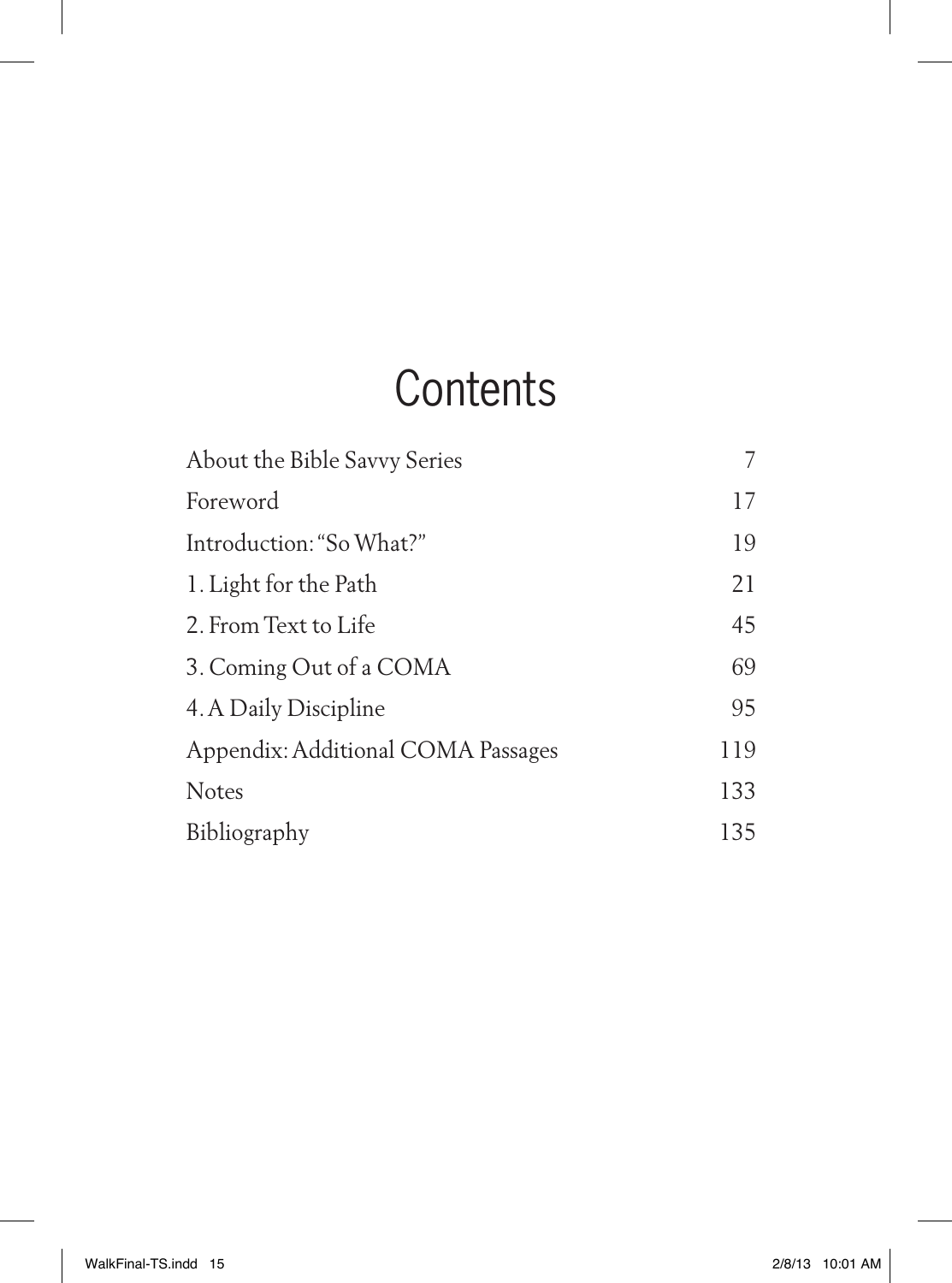# **{1 }** Light for the Path

**IF YOU EVER GET THE** opportunity to visit Israel, make sure you visit Hezekiah's Tunnel—but bring a flashlight with you! Otherwise you will walk in complete darkness during your tunnel tour. The tunnel, located on the south side of the old city of Jerusalem, was constructed back in 700 BC by Israel's King Hezekiah as he was getting ready for an Assyrian invasion.

Jerusalem's major water supply at the time was the Gihon Spring, which, unfortunately, was located *outside* the city walls. That's not a good spot for your major water supply if your city is about to come under siege!

So King Hezekiah covered over the Gihon Spring and began building an underground aqueduct to divert the water to a pool (the Pool of Siloam) *inside* the city walls. One team of underground diggers started at the spring, while the other team started at the pool—and they somehow managed to meet in the middle! The finished aqueduct, five hundred yards long, was an engineering marvel in 700 BC.

Besides bringing a flashlight for your tunnel tour, be ready to walk through knee-deep, icy cold water for forty-five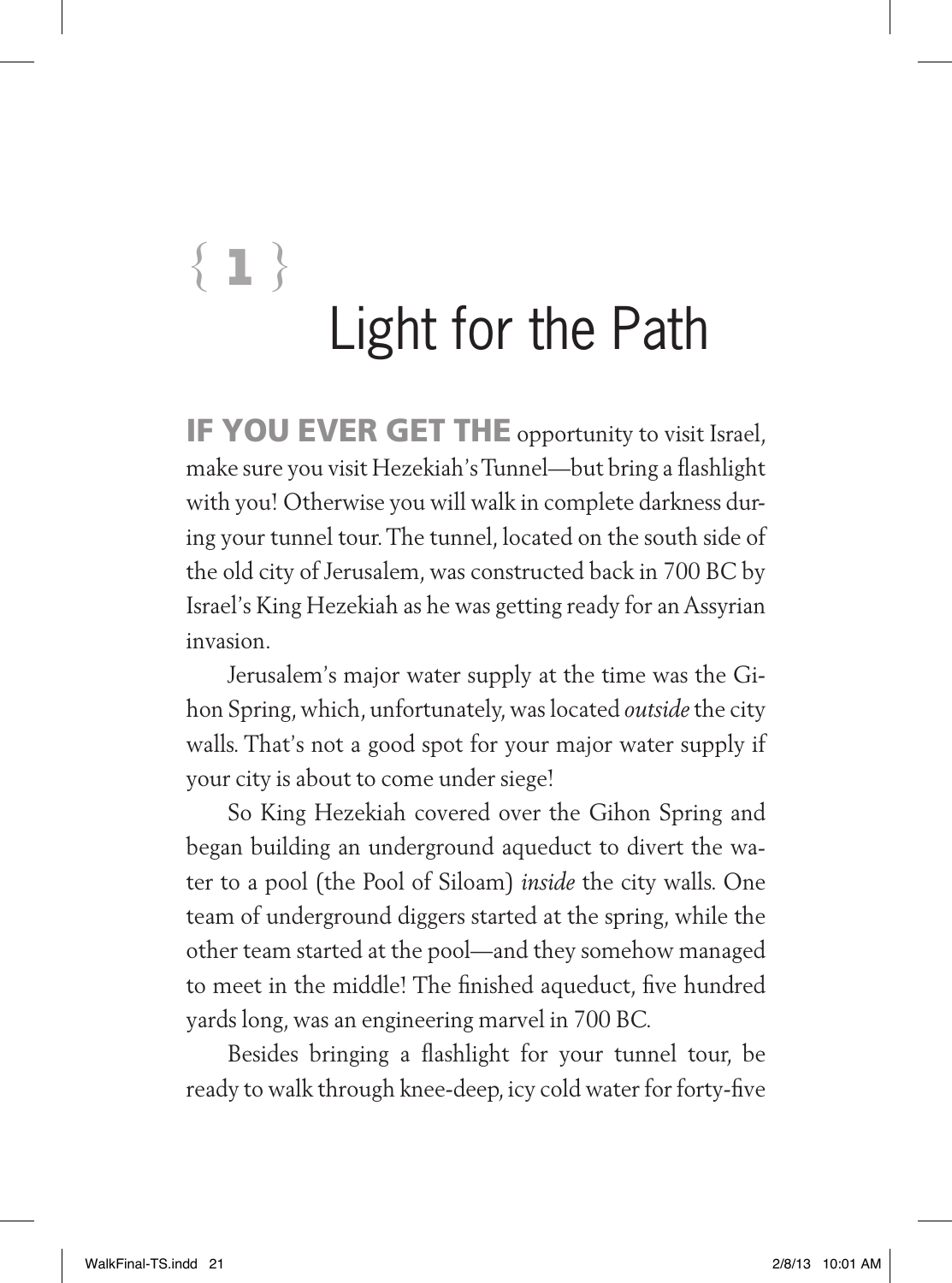minutes. I emphasize that flashlight because I remember Sue and I didn't have one when we made our trek through the tunnel a couple of summers ago. We were enrolled in a course at Jerusalem University College with forty other students, so we were counting on others in the class to come prepared. Only a few of them were. (Where are the Boy Scouts when you need them?)

It was a really, really dark and claustrophobic walk for most of the way. Our only consolation was knowing that if we kept moving forward—and the walls were so narrow and the ceiling was so low at times that forward was the only direction we *could* move—we would eventually end up at our destination. Yup, next time we'll bring a flashlight!

#### **Turn On the Light!**

Hezekiah's Tunnel is a metaphorical picture of our lives. On any given day, we can feel like we're in desperate need of light. There's a big decision looming in front of us, or we're in the middle of a crisis, or we're struggling in our parenting, or we're trying to figure out a career path, or there's conflict and confusion in some important relationship. And we're just not sure what to do next. We're *in the dark*, as the saying goes. We wish somebody would shine a little light on our path.

Well, that's exactly what God offers to do. The light that He shines is the light of His Word. In Psalm 119:105, the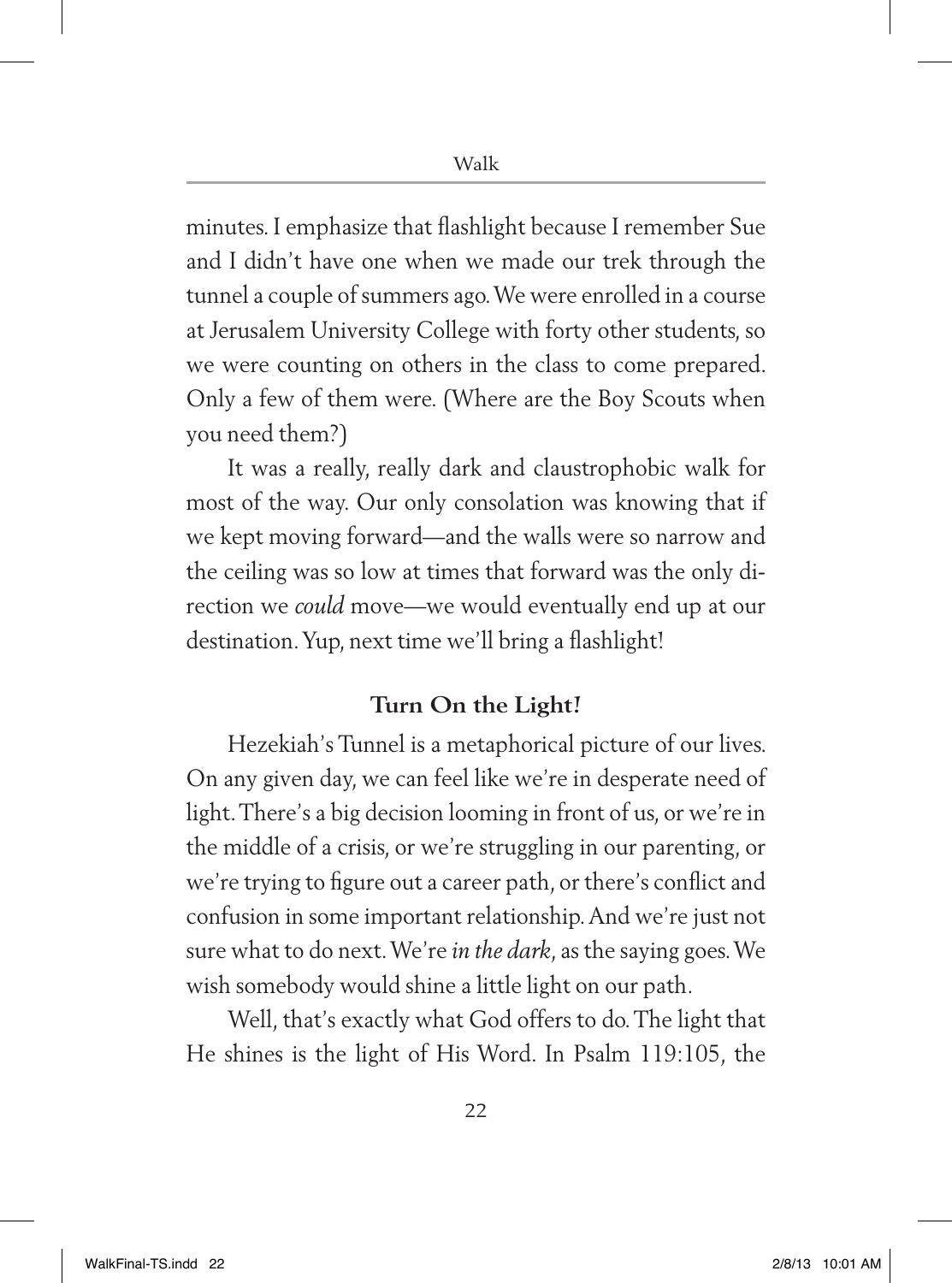psalmist says to God: "Your word is a lamp to my feet and a light for my path." God has given us His Word to *illuminate*  our lives. In this chapter we are going to take a look at three important aspects of that illumination.

#### **Illumination's Source**

A few years ago, the elders of our church were wrestling with a difficult situation. One of them mentioned a passage in the gospel of Matthew that he thought might be relevant to our discussion. We all turned to that text to take a closer look at it. But after we read the verses together, we weren't quite sure how to interpret them correctly. No problem. I just pulled a commentary on Matthew's Gospel off my shelf (a book of several hundred pages, written by a Bible scholar) and read aloud what it had to say about our passage. Unfortunately, we didn't understand what the *commentary* had to say about the passage in Matthew that we didn't understand. (Understand?)

Now what? Fortunately, the New Testament expert who had written that Matthew commentary is a friend of mine. He was one of my professors in graduate school. So I called him up. And I asked him for an explanation of his commentary's explanation of our passage. We had a very enlightening conversation, after which I was able to guide our elders in applying an important principle from Matthew to our difficult situation.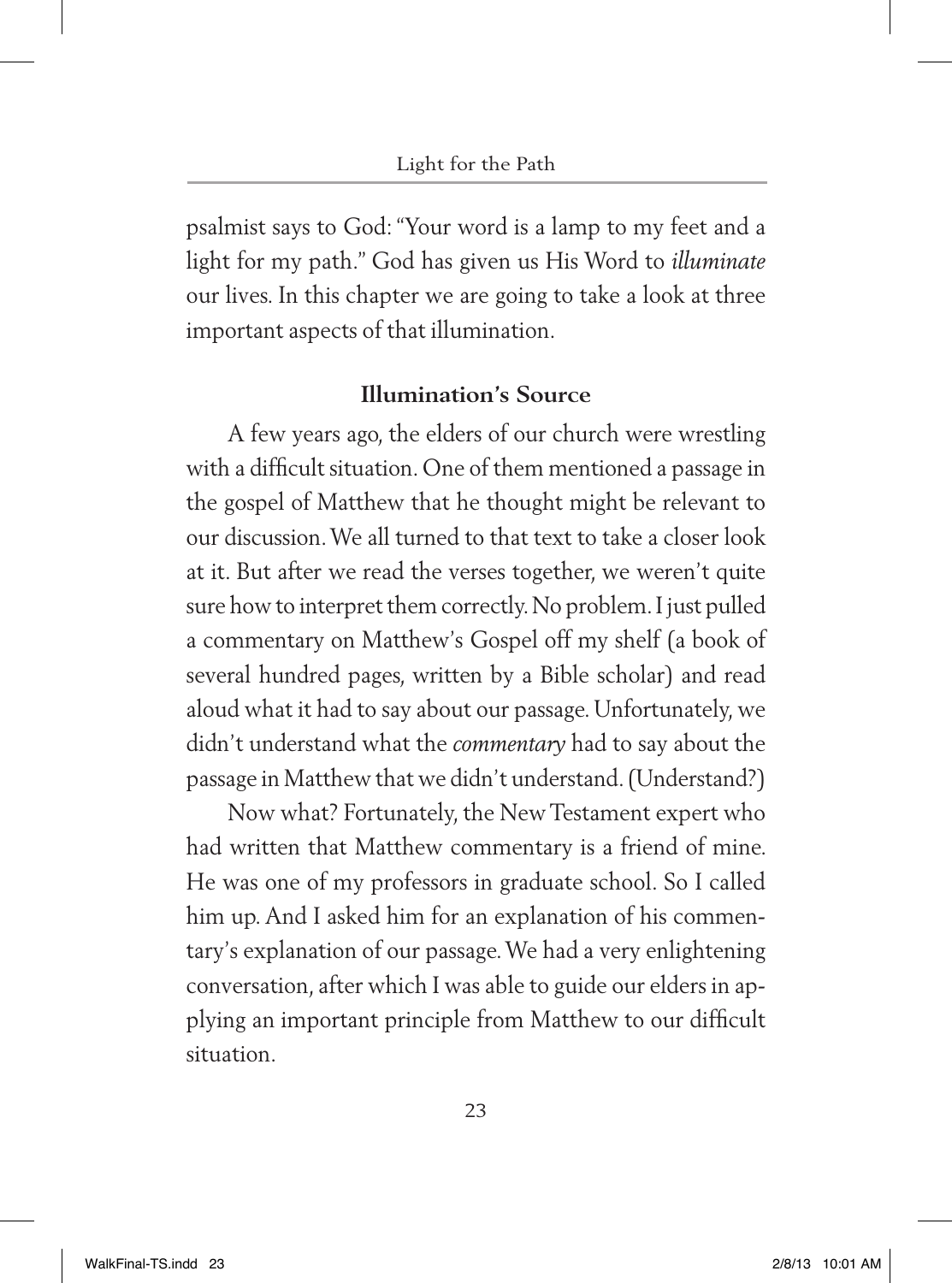Now, wouldn't *you* love to have the phone number of your very own Bible scholar/friend on speed dial? When you're reading the Bible this week and come across something you don't understand, you could just punch that number and Bob-the-Bible-Brain would pick up. Then you could ask him: "What's the deal with all those funky dietary laws that Moses recorded in Leviticus?" Or, "What does Paul mean by 'justification' in Romans 3?" Imagine having your very own Bible scholar/friend—just a phone call away.

Hey, I've got an even crazier idea! Instead of calling some modern-day Bible scholar, what if you could text your question to the *original* author of any portion of Scripture? What if you could contact Moses *directly* about those funky dietary laws in Leviticus, or ask the apostle Paul *himself* to explain justification in Romans 3 to you?

OK. I'll go one better than that—better than a modernday Bible scholar at your service, better than a direct connection with one of the Bible's original authors. What if God Himself—who inspired those original human authors to write what they wrote—were available to explain Bible passages to you? Cool!

Well, I'm not making up this last option. Look at what the apostle Paul wrote to the Corinthians about God's assistance in illuminating our understanding of what He's communicated to us: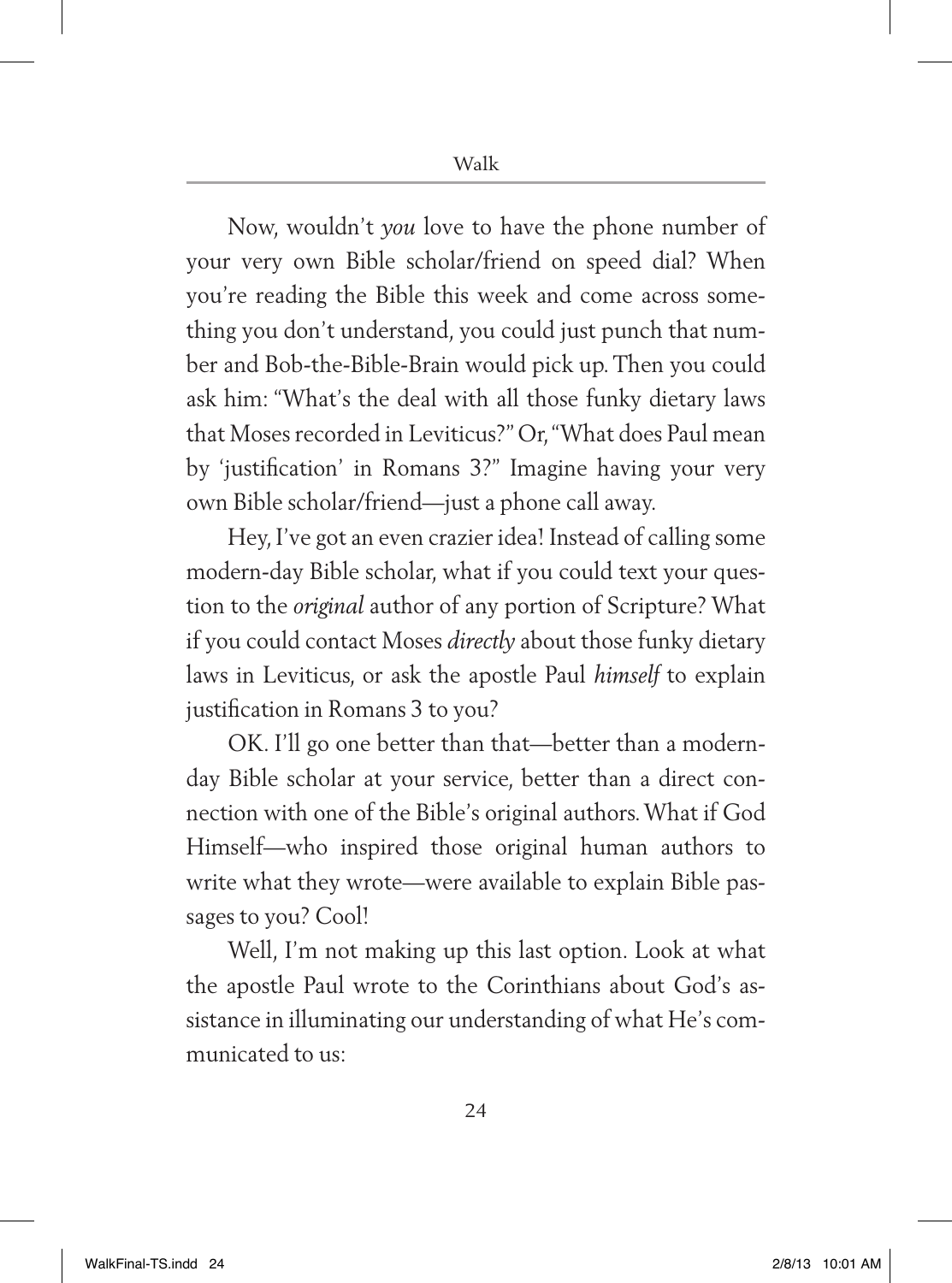For who among men knows the thoughts of a man except the man's spirit within him? In the same way no one knows the thoughts of God except the Spirit of God.We have not received the spirit of the world but the Spirit who is from God, that we may understand what God has freely given us. This is what we speak, not in words taught us by human wisdom but in words taught by the Spirit, expressing spiritual truths in spiritual words. The man without the Spirit does not accept the things that come from the Spirit of God, for they are foolishness to him, and he cannot understand them, because they are spiritually discerned. (1 Corinthians 2:11–14)

Now, there's a ton of stuff in these verses that I would love to unpack—but I'm only going to take the time to explain the basic flow of what the apostle Paul is teaching here. First, Paul points out that nobody knows or understands God quite like God's own Spirit (verse 11: "No one knows the thoughts of God except the Spirit of God").

Second, Paul reminds his readers that, if they're now Christ followers, they have God's Spirit living on the inside. This is one of the benefits that Jesus promises those who surrender their lives to Him. When you ask Jesus to forgive your sins and rule your life, He gives you the Holy Spirit as a signing bonus (verse 12: "We have not received the spirit of the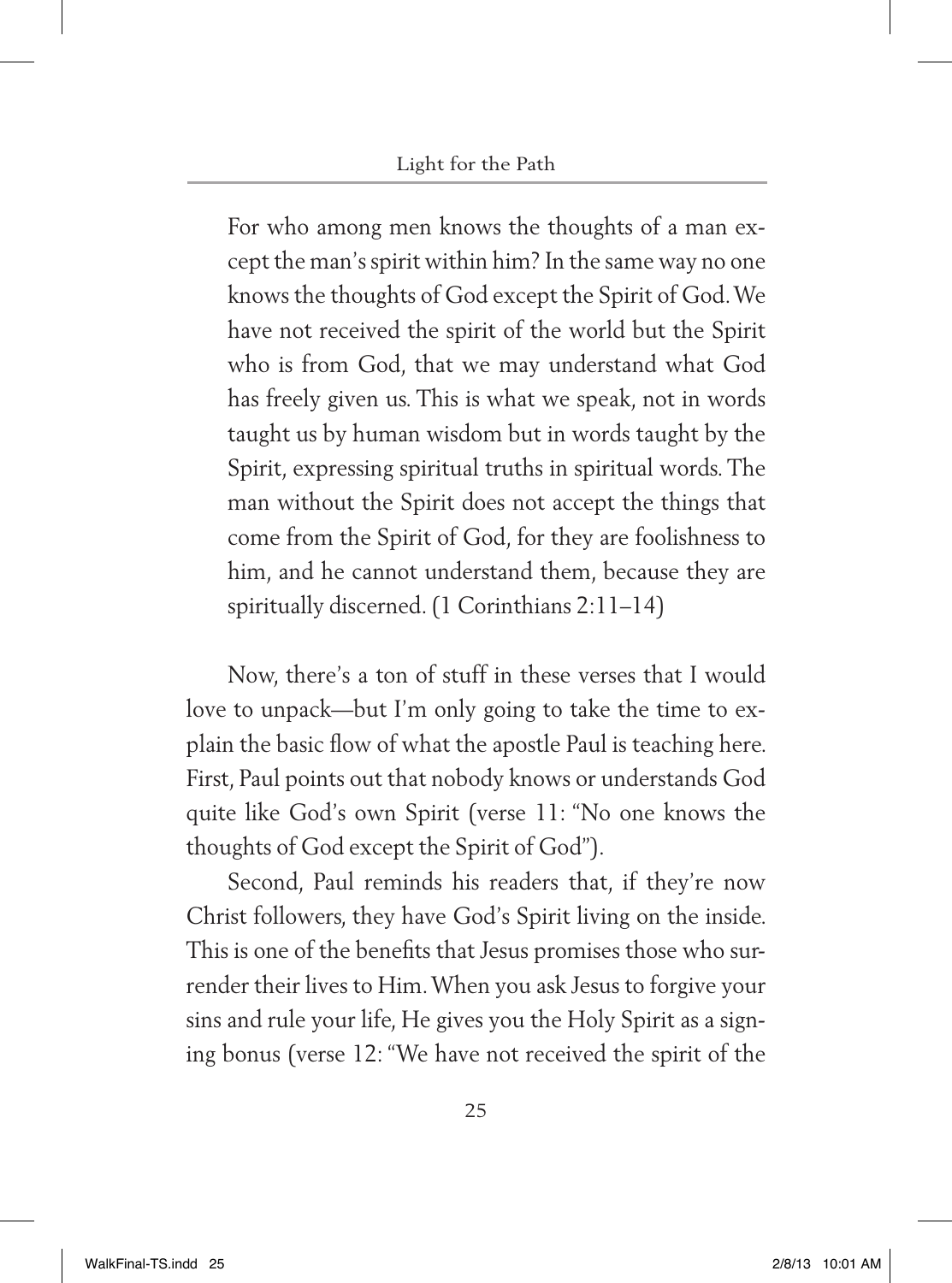world but the Spirit who is from God").

Third, Paul explains that this is the reason that some people understand the things that come from God (e.g., the Bible) and other people don't*.* If you've begun to follow Jesus and have God's Spirit on the inside, God's Spirit helps you understand God's Word. On the other hand, if you're not yet a Christ follower, then the Holy Spirit doesn't indwell you and it's not surprising that you find the Bible to be confusing, boring, unrelated to your life, or just plain not worth reading.

This means that if you want God's Word to shine light on your path, you first need the Holy Spirit to shine light on God's Word. (That last sentence is so important that I'm going to ask you to go back and read it a second time. Thanks.) Theologians have a name for the truth that I'm describing here. They call it the *doctrine of illumination.* God wants to

speak to you. He speaks through His Word, the Bible. But you won't be able to make sense of what God's saying until you surrender your life to Christ and the Holy

**You cannot make sense of what God's saying until you surrender your life to Christ and the Holy Spirit comes to live in you.**

Spirit comes to live in you. Have you done that yet?

Now, please don't misunderstand me here. You don't need the Holy Spirit in order to make sense of the Bible from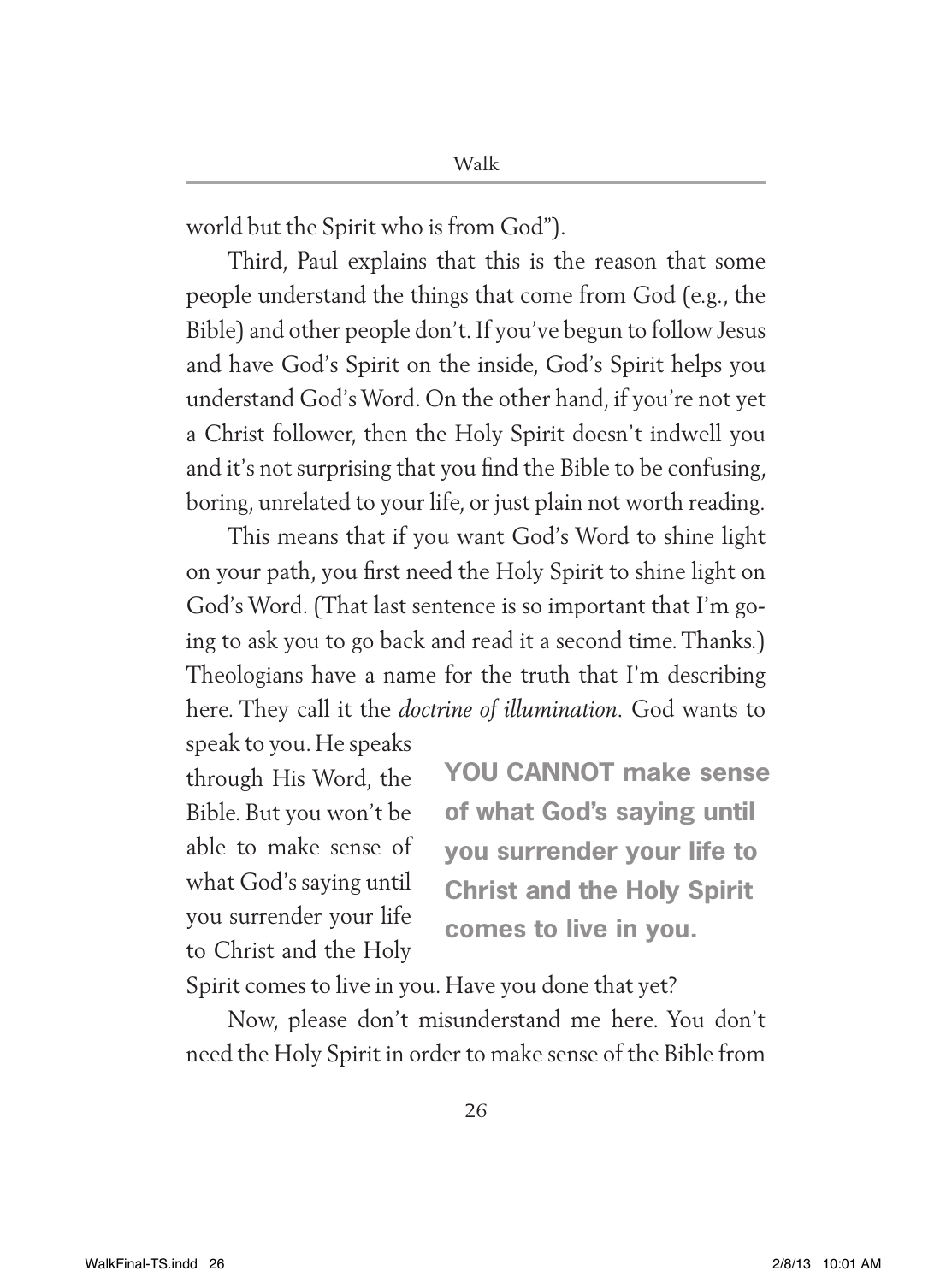an *external* standpoint. Anybody can read a Bible and understand it externally. Anybody can follow the meaning of its words, or the structure of its sentences, or the logic of its passages. However, as Martin Luther, the great reformer and theologian of the sixteenth century, put it: there's a big difference between the *external* clarity of the Bible, which anybody can grasp, and the *internal* clarity of the Bible—what it means for our lives personally—which only those with God's Spirit on the inside can grasp. (I haven't been able to track down where Luther said this. But trust me—I'm sure he said it.)

And only when you are able to grasp God's Word does it begin to grasp you. Are you experiencing this? When you read the Bible, do things jump off the page at you? Do you get excited as you come across truths that have direct bearing on your life? That's God's Spirit *illuminating* the text for you.

In fact, every time you pick up your Bible to read it, or study it in a small group, or listen to it in a sermon, it's a good idea to offer a quick prayer: *God, may Your Spirit help me understand and apply to my life what I'm about to encounter in Your Word.* I can't emphasize strongly enough how important it is to approach God's Word by prayerfully inviting the Spirit to speak to you. If you're a Christ follower, the Holy Spirit is now your internal tutor.

Of course, this doesn't mean that everything you come across in the Bible is going to be easy to understand. Yes, the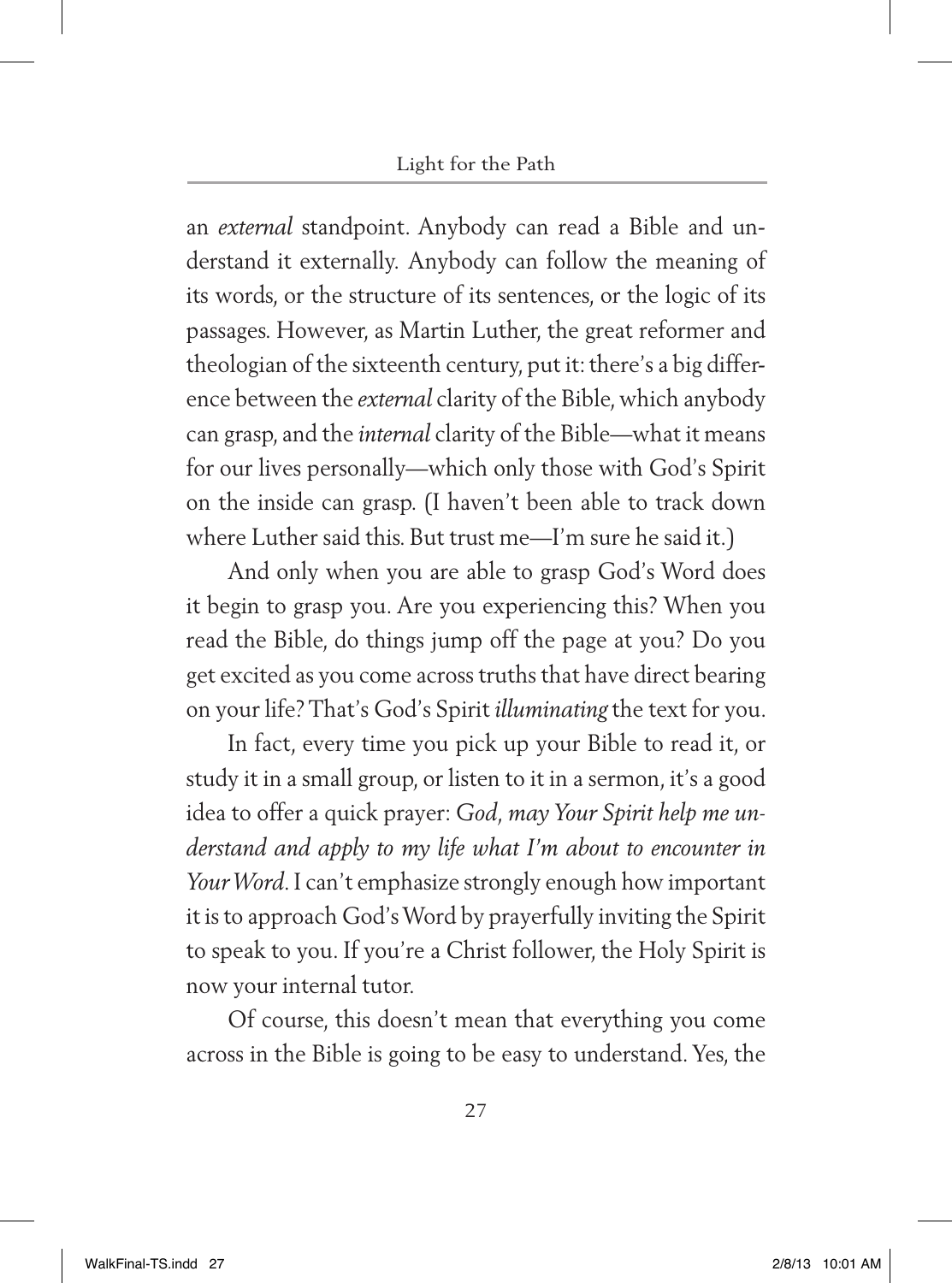Holy Spirit is going to help you. But like any good teacher who uses an assortment of pedagogical tools to get the job done (e.g., visual aids, textbooks, lab experiments), the Spirit uses a variety of means to help you understand and apply the Bible to your life: a study Bible, a good small group curriculum, the teaching pastors of your church, and so on. But you will still be amazed—once you have the Holy Spirit on the inside—at how much of the

Bible comes alive to you with no outside help.

You may have been raised in a church tradition where you were taught *not* to study the Bible on your own. Without the assistance of a priest, or **The underlying source of all biblical understanding is the Holy Spirit. He is what you need most.**

a minister, or a rabbi—you were warned—you would not be able to make sense of the Bible. While I would certainly agree that gifted teachers are a tremendous asset when it comes to gaining insight from God's Word, let me repeat my point that the underlying source of all biblical understanding is the Holy Spirit. He is what you need most. And if you have Him, a good portion of the Bible is going to be clear to you without any additional input.

Theologians call this the *doctrine of perspicuity.* (It's closely related to the *doctrine of illumination*, which I mentioned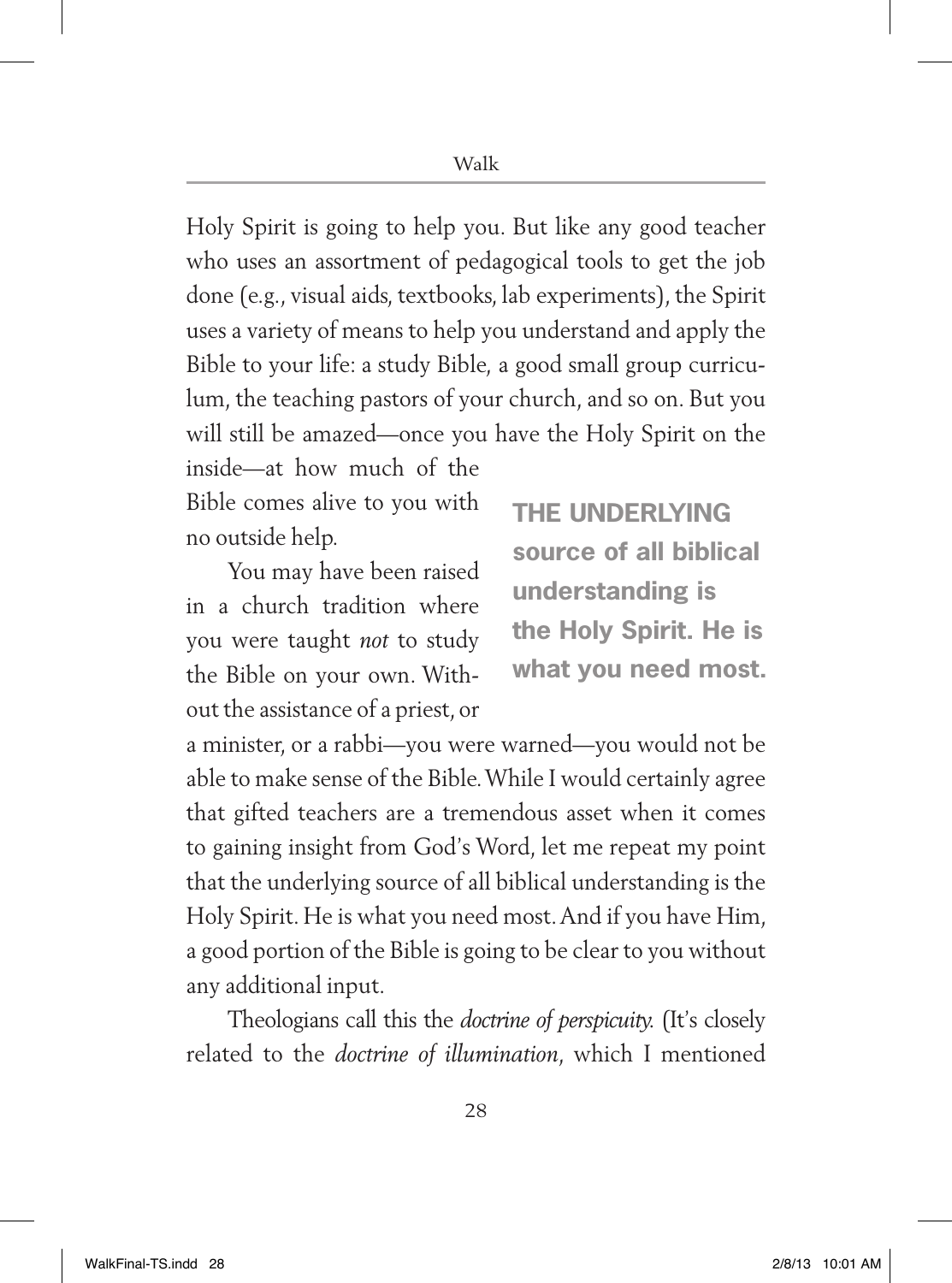earlier*.*) I'll bet you don't know what *perspicuity* means. Give up? It means *clarity.* You gotta love theologians—they choose an obscure word like *perspicuity* to talk about clarity*.*

The *doctrine of perspicuity* expresses a great truth. Here it is (in my own words): God's Word will be clear, for the most part, to those who have put their trust in Jesus Christ. Why? Because the Spirit, as your resident tutor, will illuminate the Bible (see John 14:26; 16:13–15). And once the Spirit begins to illuminate the Bible for you, the Bible will be able to illuminate your life. You will discover, as the psalmist did, that God's Word is "a lamp to [your] feet and a light for [your] path" (Psalm 119:105).

#### **Illumination's Condition**

Let me tell you an Old Testament story about a guy named Naaman. (You can find it in 2 Kings 5 if you want to read it for yourself.) Naaman was the commander of the king's army in Aram, one of Israel's adversaries. The Bible describes him as "a great man in the sight of his master and . . . a valiant soldier" (v. 1). But in spite of all that Naaman had going for him, he had one horrific problem: *leprosy.* Leprosy was an incurable disease that could take his life.

As God would have it, in Naaman's household there was a Jewish servant girl who was familiar with the miracleworking ministry of an Israeli prophet named Elisha. When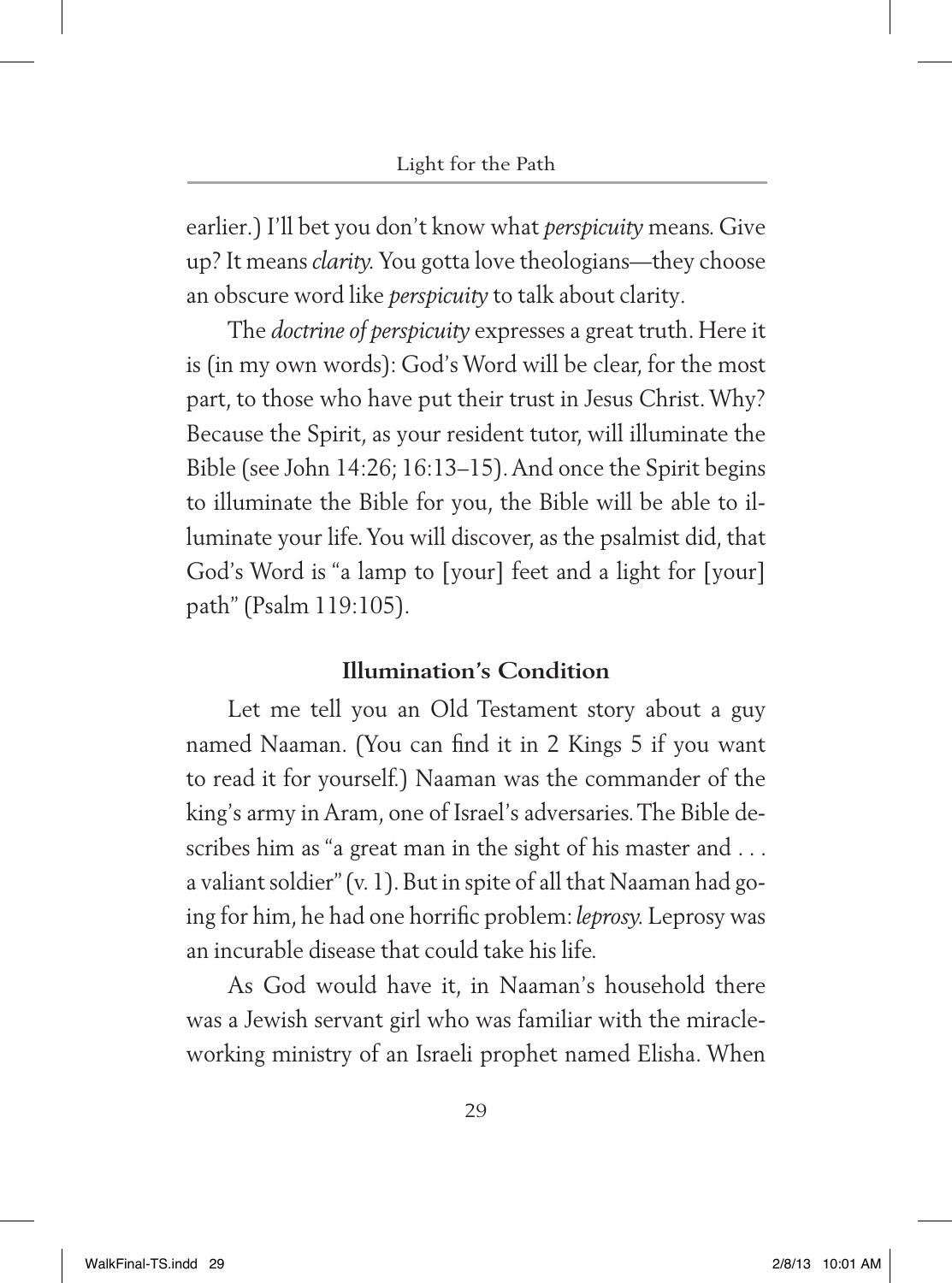the servant girl told her master about this potential source of healing, Naaman pulled together some money, got a letter of recommendation from his king, and made a beeline for Israel.

Arriving at Elisha's home and expecting to be personally welcomed by the prophet, Naaman was a tad insulted when a servant was sent to the door to greet him. And what was worse—the servant delivered these bizarre instructions to Naaman: "Go, wash yourself seven times in the Jordan, and your flesh will be restored" (v. 10). Well, Naaman was a proud man and the Jordan River was a dirty and unimpressive stream, so he rejected Elisha's secondhand counsel. There was no way that he was going to obey this humiliating directive. Naaman revved up his chariot and prepared to return home to Aram.

But Naaman's servants wouldn't let their boss throw in the towel. They said (my paraphrase of verse 13): "Yeah, it looks like a stupid command—dunk in the Jordan River seven times. But what harm would it do to give it a try?" So Naaman gave it a try. And he came out of the water completely cleansed of his leprosy.

Here's the point that I want to draw out of this story. As long as Naaman refused to heed Elisha's instructions, those instructions had zero impact on his life. In fact, those instructions seemed ridiculous (unreasonable, absurd, preposterous) to him. But once Naaman made up his mind to *obey* the words of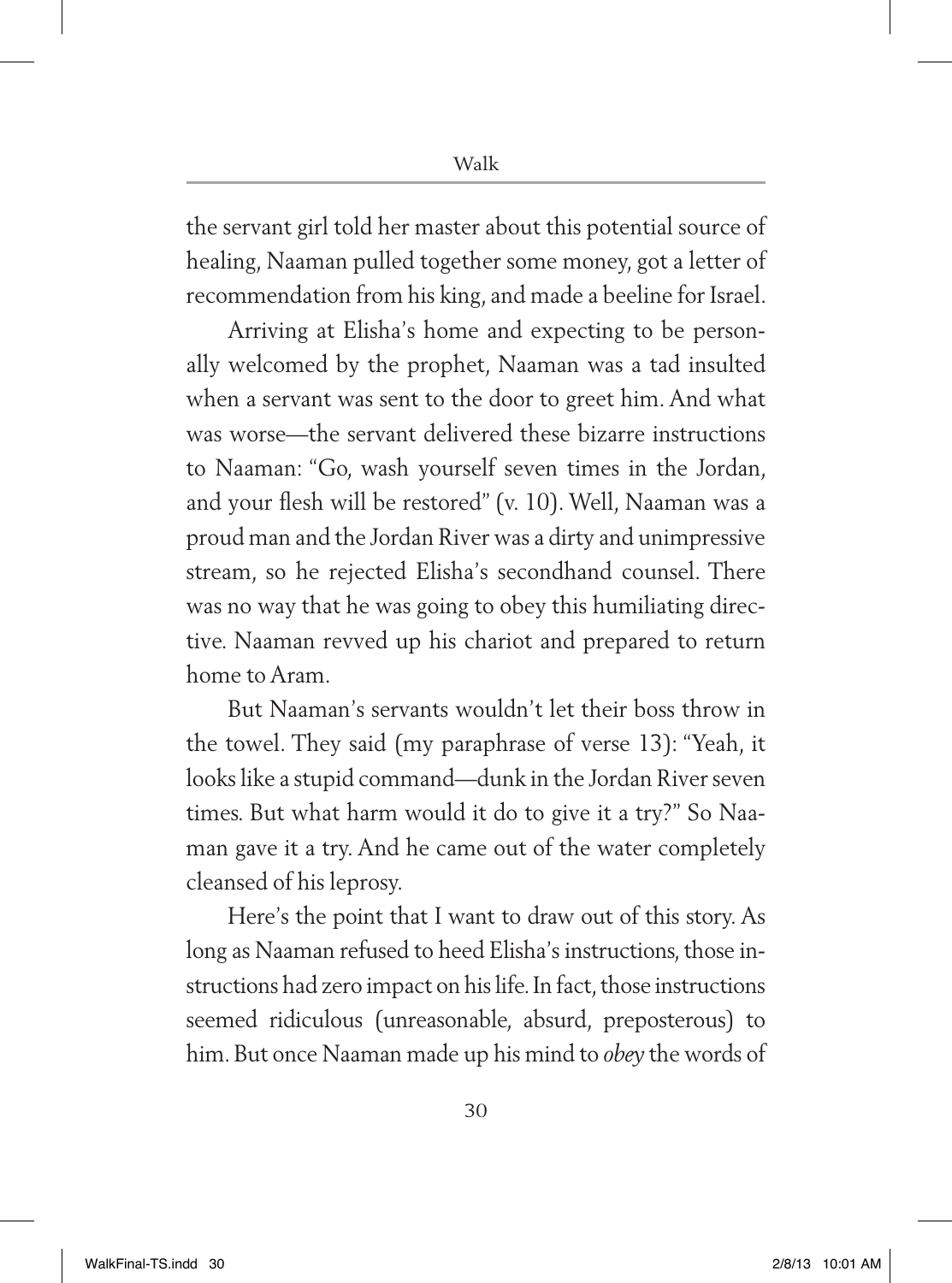God's prophet, those instructions changed his life. It will work the same way in your life. Only when you come to the Bible

with a submissive attitude will the Bible truly impact you.

If you approach the Bible with an unsubmissive attitude, not only will you gain nothing from it, you may even conclude that some of its instructions are just plain stupid. So illumination's condition is

**Only when you come to the Bible with a submissive attitude will the Bible truly impact you.**

a submissive attitude. God's Word is not going to make sense to you until you approach it with a willingness to do what it says. The Holy Spirit is eager to illuminate the Bible for those who are eager to obey it. Note the close connection between illumination and obedience in the following passage:

Jesus replied,"If anyone loves me, he will obey my teaching. My Father will love him, and we will come to him and make our home with him. He who does not love me will not obey my teaching. These words you hear are not my own; they belong to the Father who sent me.

"All this I have spoken while still with you. But the Counselor, the Holy Spirit, whom the Father will send in my name, will teach you all things and will remind you of everything I have said to you." (John 14:23–26)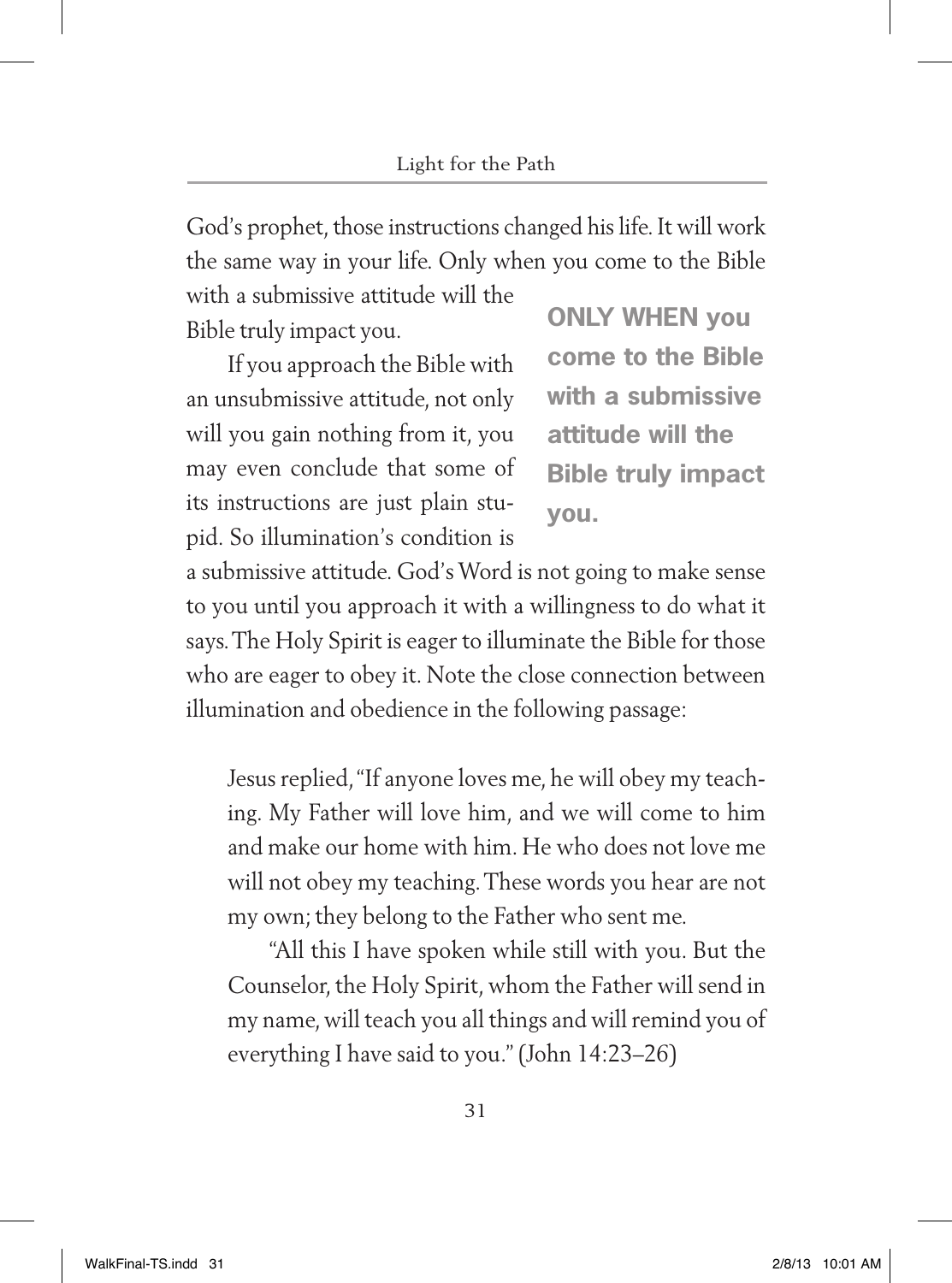One of the Bible interpretation rules presented in *Context* is to look for repeating words or ideas. Three very significant words pop up several times in this little clump of verses you just read. Can you pick them out? One of them is "teaching" (or "teach")*.* Jesus is pointing out something that we already noted in 1 Corinthians 2: the Holy Spirit has been given to Christ followers as an internal *Teacher.* He is *illumination's source.* One of His jobs is to help us understand God's Word.

What are the other two repeating words in this passage? *Love* and *obey.* If we expect the Holy Spirit's teaching to make sense to us and impact our lives, then we need to approach God's Word in an attitude of loving obedience*.* That's the condition for receiving illumination.

Let me illustrate the importance of meeting this condition with something Jesus said to a group of His detractors who failed in this regard: "You diligently study the Scriptures because you think that by them you possess eternal life. These are the Scriptures that testify about me, yet you refuse to come to me to have life" (John 5:39–40).

Do you follow Jesus' accusation here? He's telling a bunch of religious leaders that they don't "get" God's Word. Specifically, they don't grasp what the Bible has to say about eternal life. Why not? Well, it wasn't because they hadn't studied the Bible. They were Bible experts! No, the problem was that they didn't meet the *condition* for Bible illumination. What's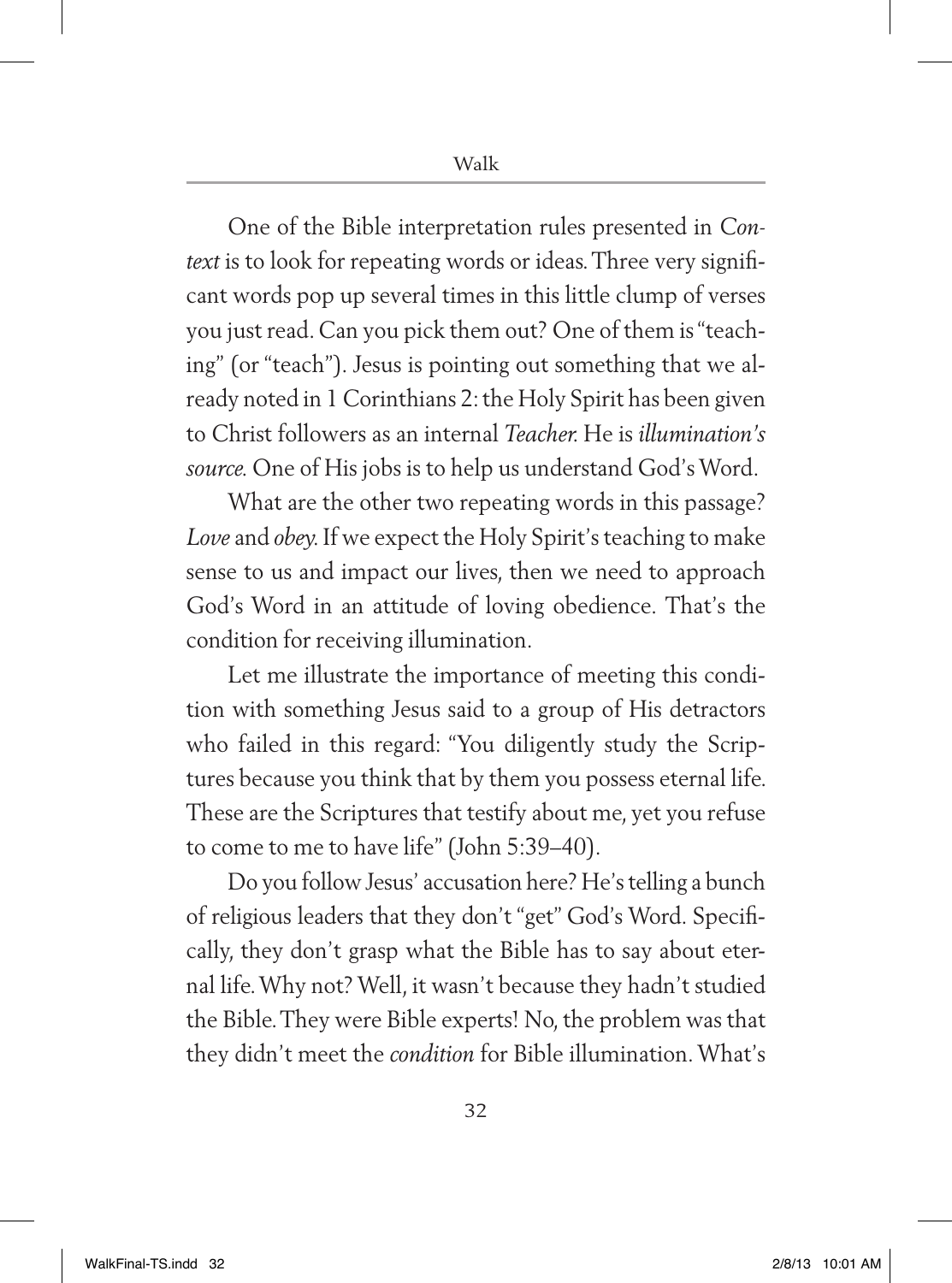the condition? You've got to approach the Bible with a submissive attitude—with a willingness to obey whatever it says. The religious leaders didn't meet that condition, as demonstrated by the fact that they refused to come to Jesus for eternal life even though that's exactly what the Bible instructed them to do!

What about *you*? What disposition do you bring to the Bible? Do you approach the Bible like it's an all-you-can-eat buffet, where you are free to take what you want and leave the rest? Don't expect the Holy Spirit to illuminate God's Word and God's Word to light your path if *that's* your attitude. In fact, I'd encourage you to confess any such attitude to God as sin. Tell God you're sorry for the arrogance of picking and choosing which parts of the Bible you're going to obey. Ask Him to forgive you, and to give you a submissive*,* eagerto-obey-everything-He-says spirit.

A number of years ago, I attended a pastors' conference at a well-known megachurch in California. In fact, the church had recently been in the news. A large group of pro-choice protestors had picketed one Sunday morning because the church had a reputation for teaching a pro-life position.

News reporters and camera crews from nearby Los Angeles TV stations were recording the action. The senior pastor told us of one reporter's comment and subsequent conversation. The TV reporter had stuck a microphone in the pastor's face and said,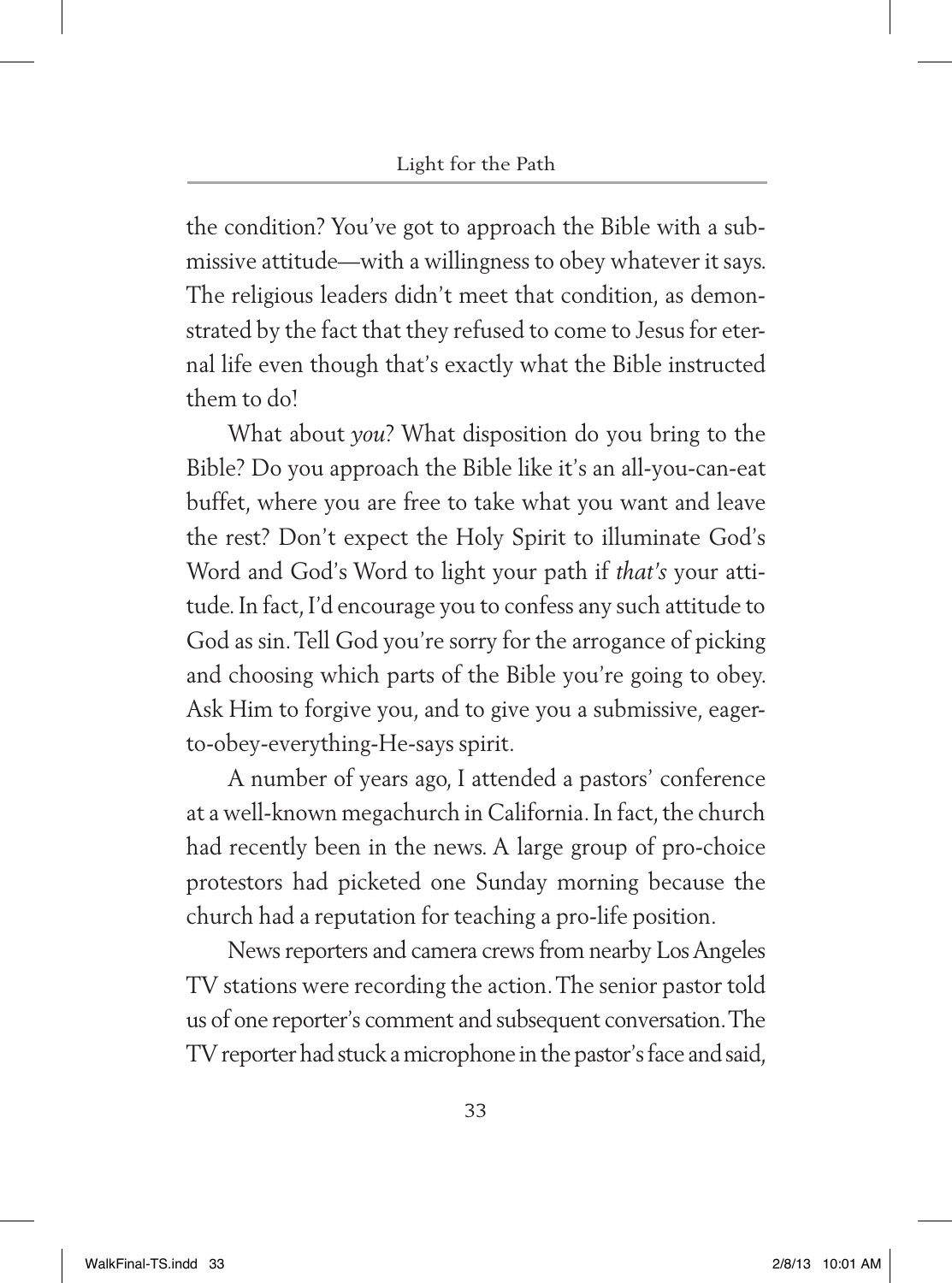"I must admit that I've been a little surprised by your church. I wasn't familiar with it before today, so when I heard that you were being picketed by a pro-choice group, I just imagined a different sort of church than the one I've found."

The pastor politely asked, "What sort of church did you imagine?"

"Well, I'll tell you what I *didn't* imagine," the reporter replied. "I *didn't* imagine a church that would have so many attenders. Why, even the local mayor goes here . . . and lots of young, well-educated women! How did you manage to get so many people to buy into a pro-life position?" (There's no such thing as media bias, right?)

Here was the pastor's explanation. He said (my paraphrase): "The issue is not getting people to buy into a pro-life position. The issue is getting people to submit to the authority of God's Word. Because once they are willing to do whatever God says, then all we have to do is teach them what God says and they're eager to obey it. So, if the Bible says that God knits a baby together in its mother's womb before the child is ever born [Psalm 139], then our church's members are going to protect that unborn baby!"

Did you follow that? You must choose between two approaches to the Bible. Either God's Word is going to stand in authority over you (i.e., you're willing to obey whatever it says), or you are going to stand in authority over God's Word (i.e., you'll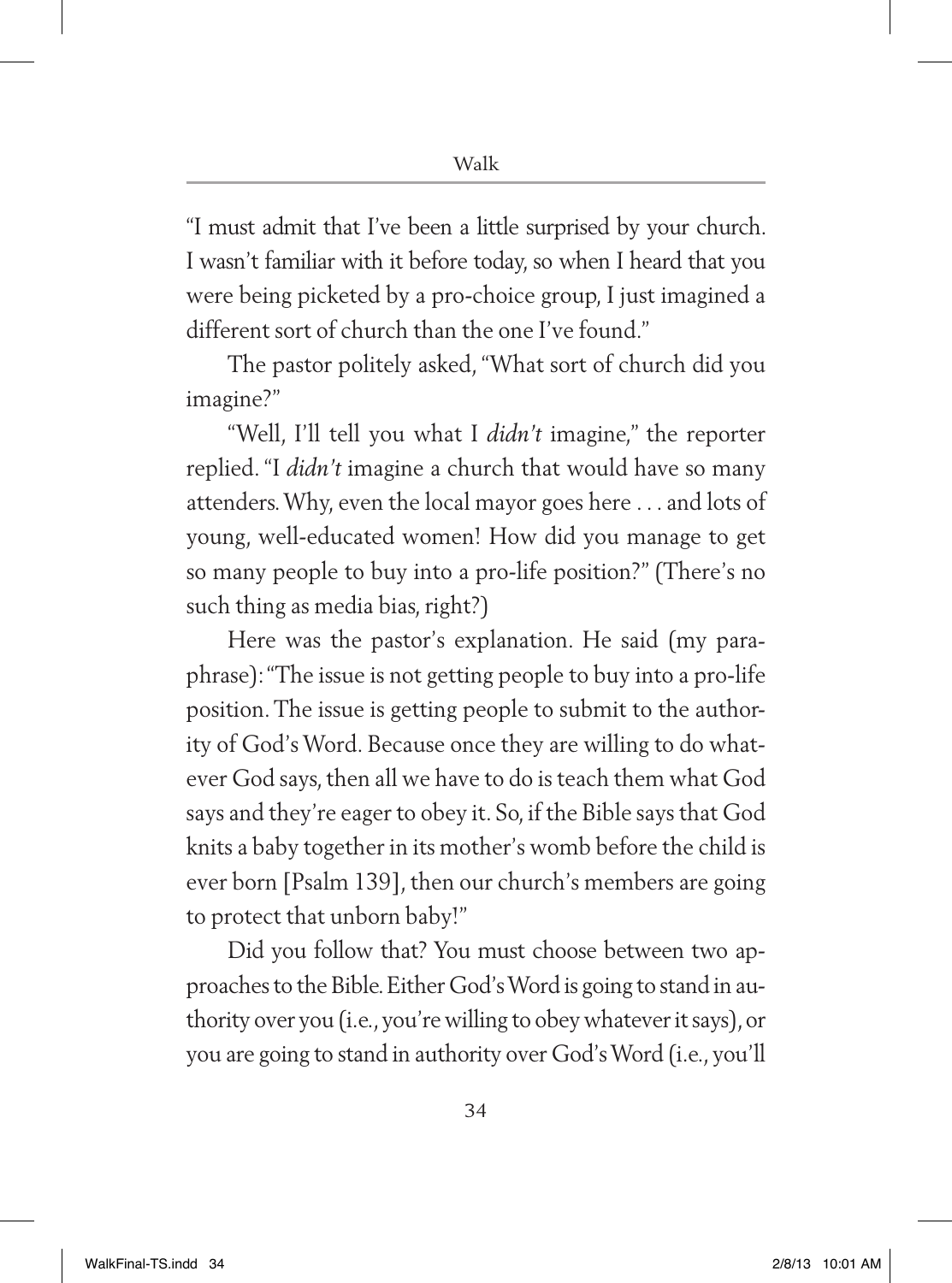pick and choose what you want to obey).

Let me encourage you to go with the first of those two positions. Determine that you

**Either God's Word is going to stand in authority over you, or you are going to stand in authority over God's Word.**

will submit to the authority of God's Word. Only then will God's Spirit illuminate the Bible for you. And only then will the Bible illuminate your life.

Beware of any traces of an unsubmissive attitude—any tendencies to dismiss the Bible's directives as outdated, or ridiculous, or not worthy of serious consideration. Watch for rebellious thoughts. The Bible on sexual purity? *Nobody follows those standards anymore!* The Bible on tithing? *Who'd be crazy enough to give 10 percent of their paycheck to the church?*  The Bible on forgiving those who abuse you? *You don't know my boss!* The Bible on training your children in Scripture? *When is there time to do that between sports and music lessons and family getaways?* 

Keep in mind that *illumination's condition* is a submissive attitude.

#### **Illumination's Aim**

We're about to take a look at one of the word pictures the Bible uses to describe itself. But before we look at this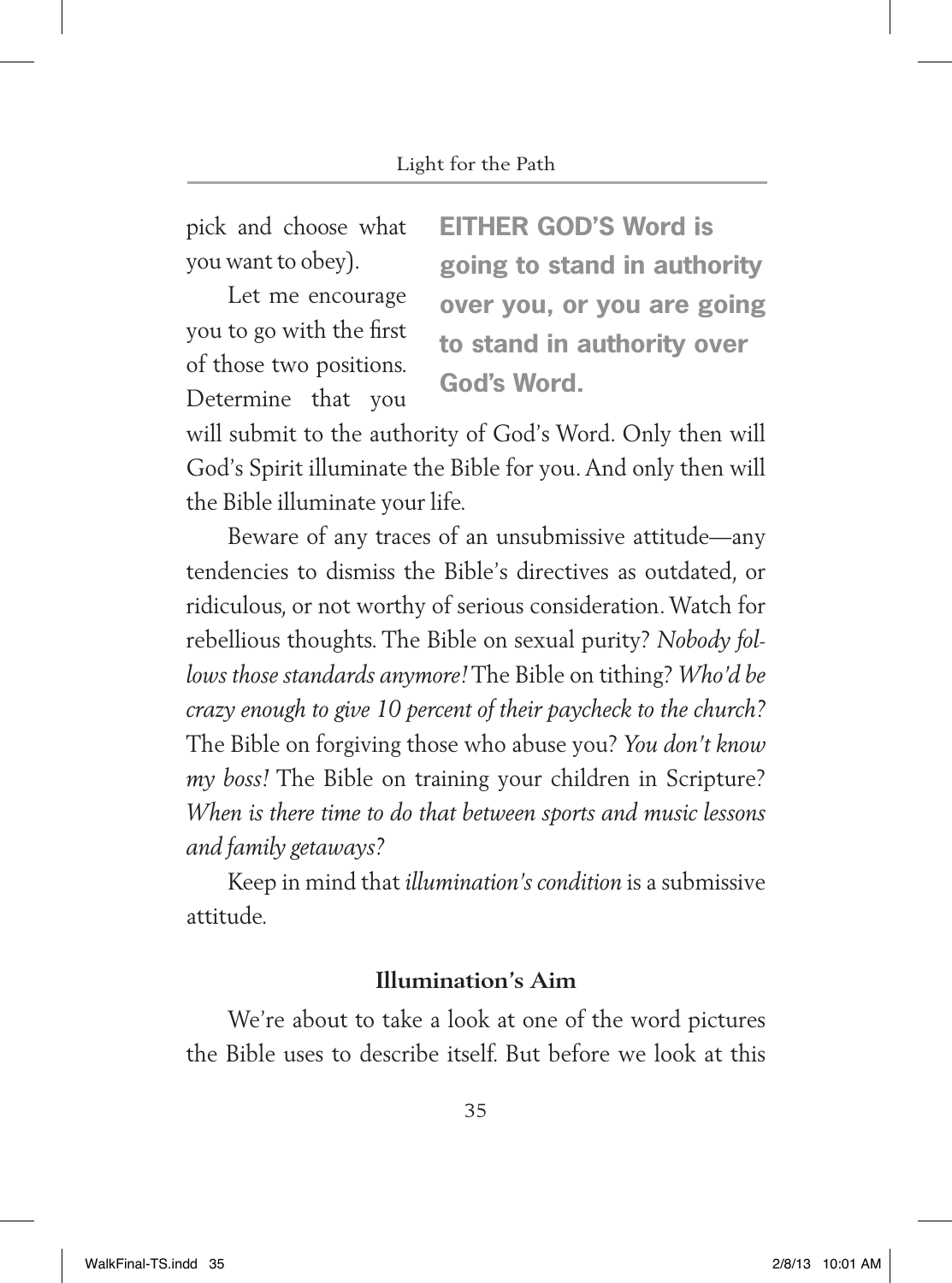word picture in the epistle of James, let me mention several other Bible metaphors that appear throughout Scripture. Significantly, they all describe the Bible as something that's very active, very dynamic. The Bible is not just a book that's intended to sit on a shelf or coffee table or kitchen counter gathering dust. It's God's means of accomplishing His purposes in our lives.

Psalm 119:105 describes God's Word as a lamp that lights our path. Jeremiah 23:29 depicts it as both a fire that purifies and a hammer that breaks up the hardness of our heart. Ephesians 6:17 calls it a sword that we're to use when fighting our spiritual enemies. First Peter 2:2 portrays it as milk that nourishes us. And James 1:21 paints it as a seed that sprouts to eternal life in us.

You get the idea. God intends the Bible to work us over. God's Word is meant to do something *to* us, or *in*  us, or *for* us.

**God's Word is meant to do something** *to* **us, or** *in* **us, or** *for* **us.**

Now let's look at the word picture in James:

Do not merely listen to the word, and so deceive yourselves. Do what it says. Anyone who listens to the word but does not do what it says is like a man who looks at his face in a mirror and, after looking at himself, goes away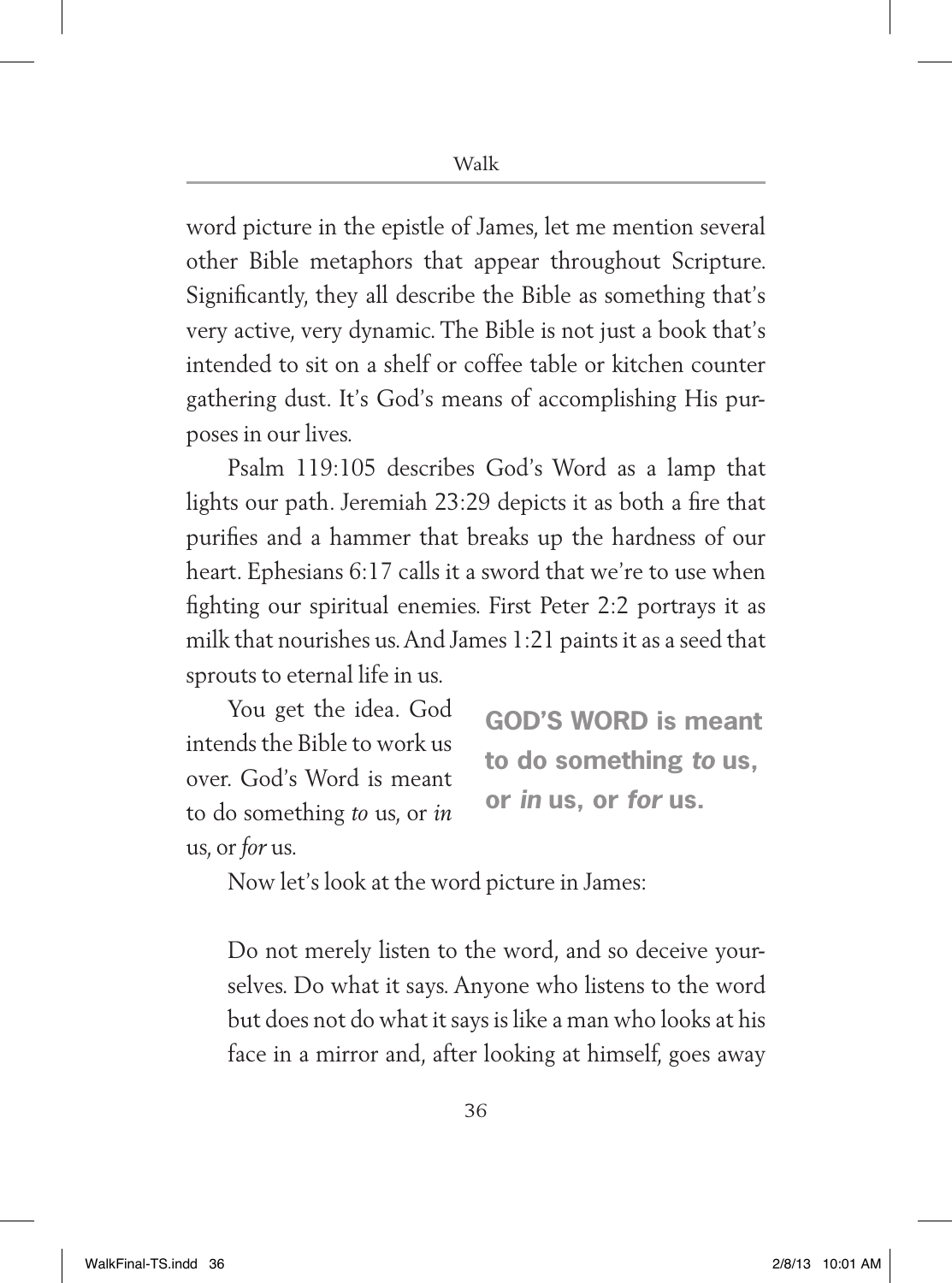and immediately forgets what he looks like. But the man who looks intently into the perfect law that gives freedom, and continues to do this, not forgetting what he has heard, but doing it—he will be blessed in what he does. (James 1:22–25)

What metaphor is used to describe the Bible in these verses? *A mirror*. How can we use the Bible like a mirror in our lives? Well, there are a couple of ways to look into a mirror. The first is to cast a quick glance into it as you're walking by. You might wink at yourself, or smile . . . but that's about it. The other way is to gaze intently into the mirror in order to make some adjustment to yourself. You comb your hair, or shave your face, or pick the spinach leaf from between your teeth, or practice the hand gestures for your presentation at school or work, or evaluate how many pounds you have to lose, or try on a new outfit. Whatever. You look into the mirror with the *aim* of improving yourself.

In a similar fashion, there are two ways of looking into God's Word. The first is to look into it and do *nothing.* The other way is to look into it and do *something.* James says that we should always look into the Bible with the aim of doing *something—*making some God-pleasing improvement to our lives. The final goal of reading or studying or listening to a sermon from the Bible is not *knowledge.* It's *life-change.* Gaining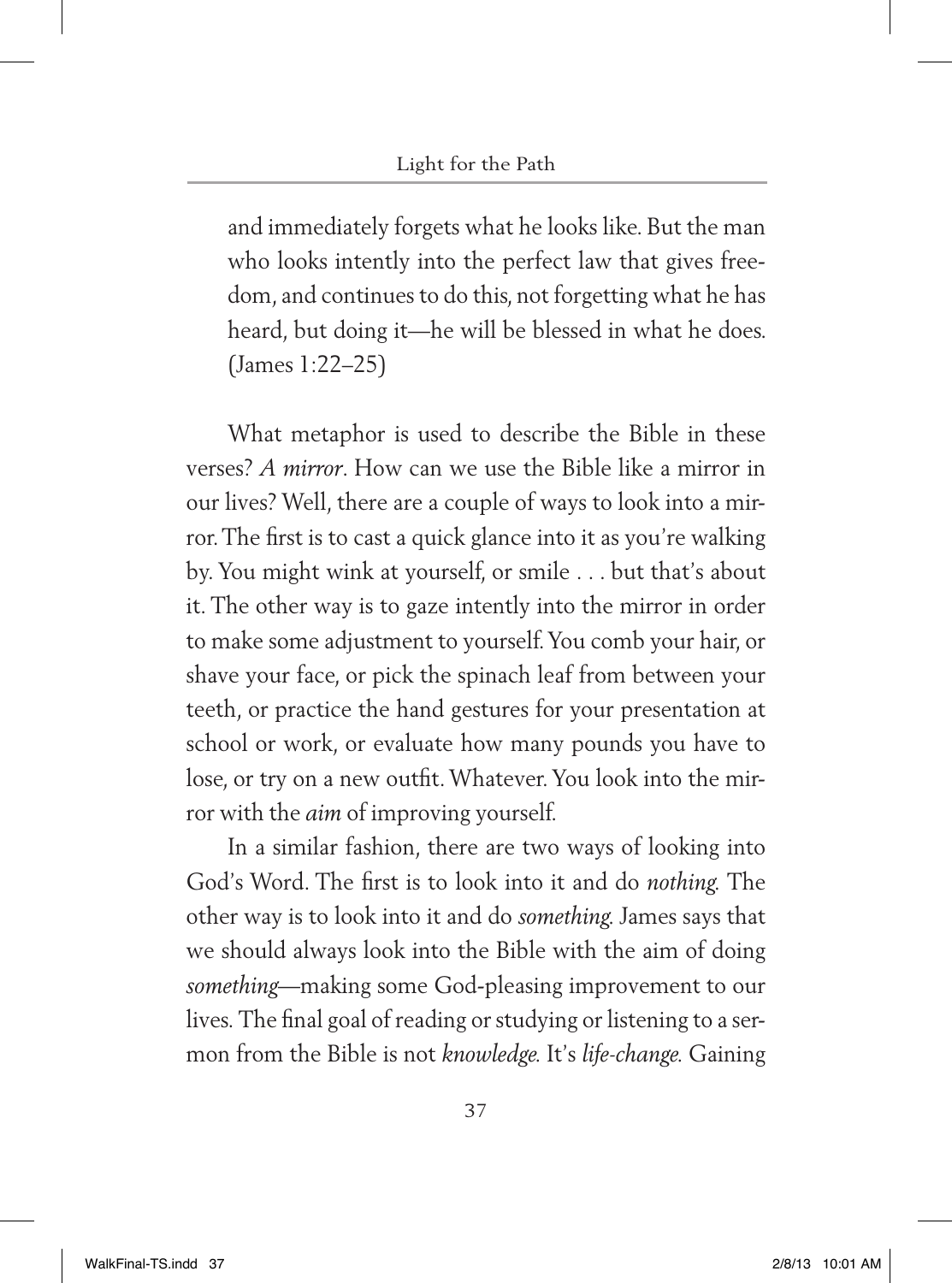Bible knowledge is important, but only as a means to an end*.*  The end is to do something with what we've just learned.

I am constantly promoting Community Groups (small group Bible studies) at our church. I love to see men, women, and students commit to a weekly venue where they'll dig into God's Word with friends. But surprisingly, I also do a fair amount of talking people *out* of Community Groups. Why would I talk somebody out of Bible study? Because I frequently run into people who are in multiple groups. Now, I suppose that on rare occasions it's beneficial to be in *two*  groups at once (especially if you're married, and one of the groups is a couples group). But I get concerned when people confuse Bible *knowledge* (learning lots of "deep" Bible factoids in multiple groups) with Bible *life transformation* (putting what's been learned into practice)*.*

One of my constant mantras is: *It's not how much of the Bible you get through that matters, but how much of the Bible gets through you!* If you're taking in more Scripture than you can put into practice, it would be better to scale back to one small group meeting and to focus on *walking* the Word. The same goes for the amount of Bible you import through Christian radio and the sermon podcasts of your favorite communicator. The aim of being illuminated by God's Word is to *apply what you've learned* to your life.

My best buddy in college was the wide receiver on the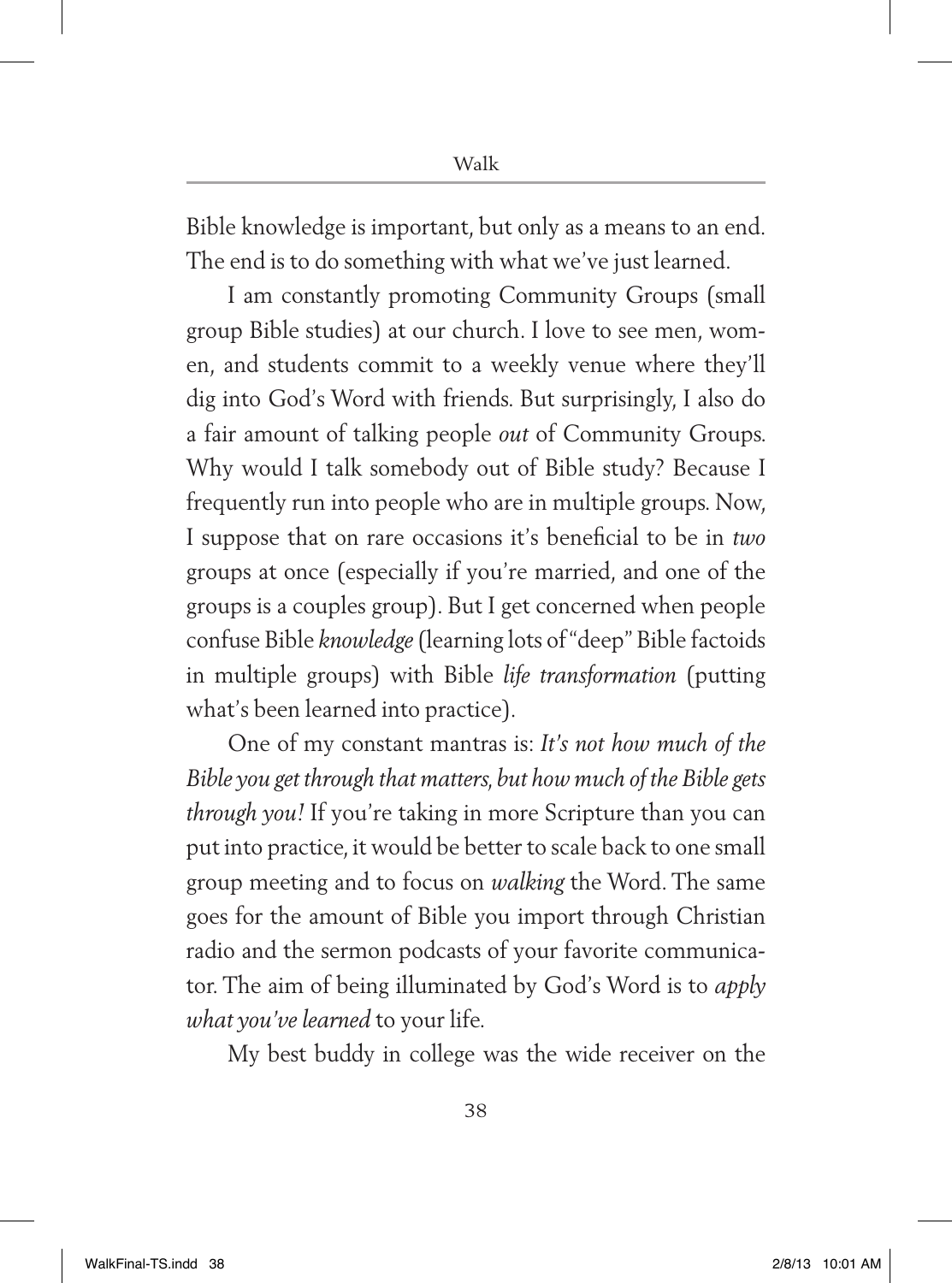football team. One day I was talking to him about the upcoming NFL playoffs—what teams I thought would win, who my favorite players were . . . that kind of stuff. Suddenly it dawned on me that this guy wasn't participating in the conversation. In fact, **DON'T SETTLE for merely reading the Bible or studying it or listening to it preached. Put the Bible into play in your life.**

he didn't seem to know very much about the National Football League. So I gave him a hard time. "You're a football player and yet you hardly know anything about professional football!" He quickly retorted: "I'd rather *play* football than *watch* it!"

He's right. Participating beats observing. Don't settle for "watching" the Bible—merely reading it, or studying it, or listening to it preached. Put the Bible into play in your life. Let it always be your *aim* to come away from God's Word with an application for your life. You could even do that right now with something you learned in this chapter about *Illumination's Source* (the Holy Spirit), *Illumination's Condition*  (a submissive, eager-to-obey attitude), and *Illumination's Aim*  (to put something into practice). What's your application?

Perhaps you're thinking: *I'm not sure how to craft good applications from what I learn in the Bible. How do I go from text to life?* Good question. That's what we're going to cover in the next chapter.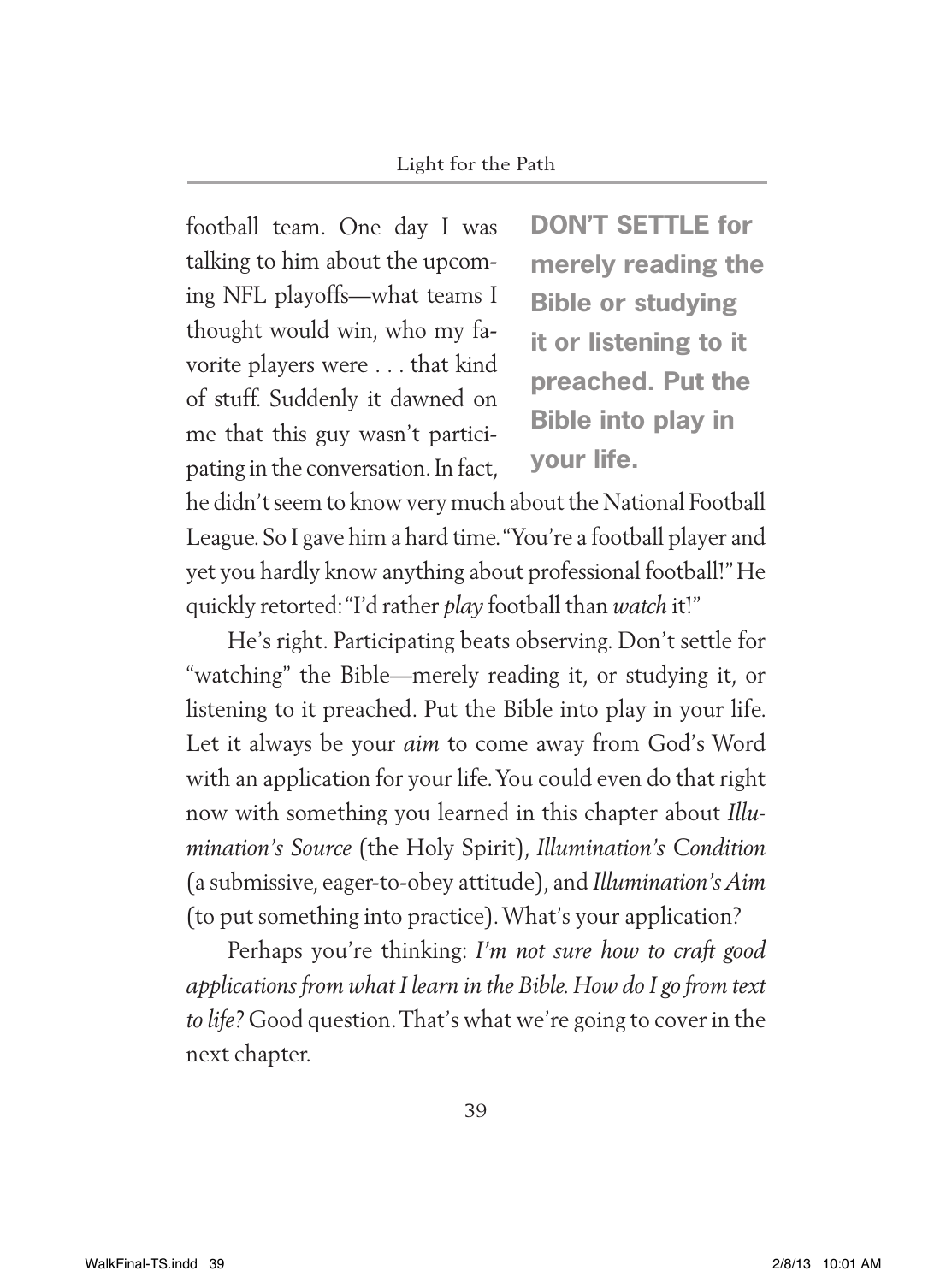### **Study Guide**

The *Study Guide* questions at the end of each chapter have been designed for your personal benefit. *All* questions can be used for personal study and, if you're part of a discussion group, for preparation for your group meeting. If you are part of a small group, you will find that the questions preceded by the group icon ( $\binom{\bullet}{\bullet}$ are especially useful for discussion. Your group leader can choose from among those questions when the group meets.

#### Icebreakers

- Describe a time in your life when you were caught in the dark—without a light.
- When you read the Bible on your own, how often do you come away from it with a specific application for your life? (Explain your answer.)
	- Always **Frequently**  Sometimes Seldom
- 1. If a person regularly finds the Bible to be confusing, boring, or difficult to apply to their life, what might that indicate? Why?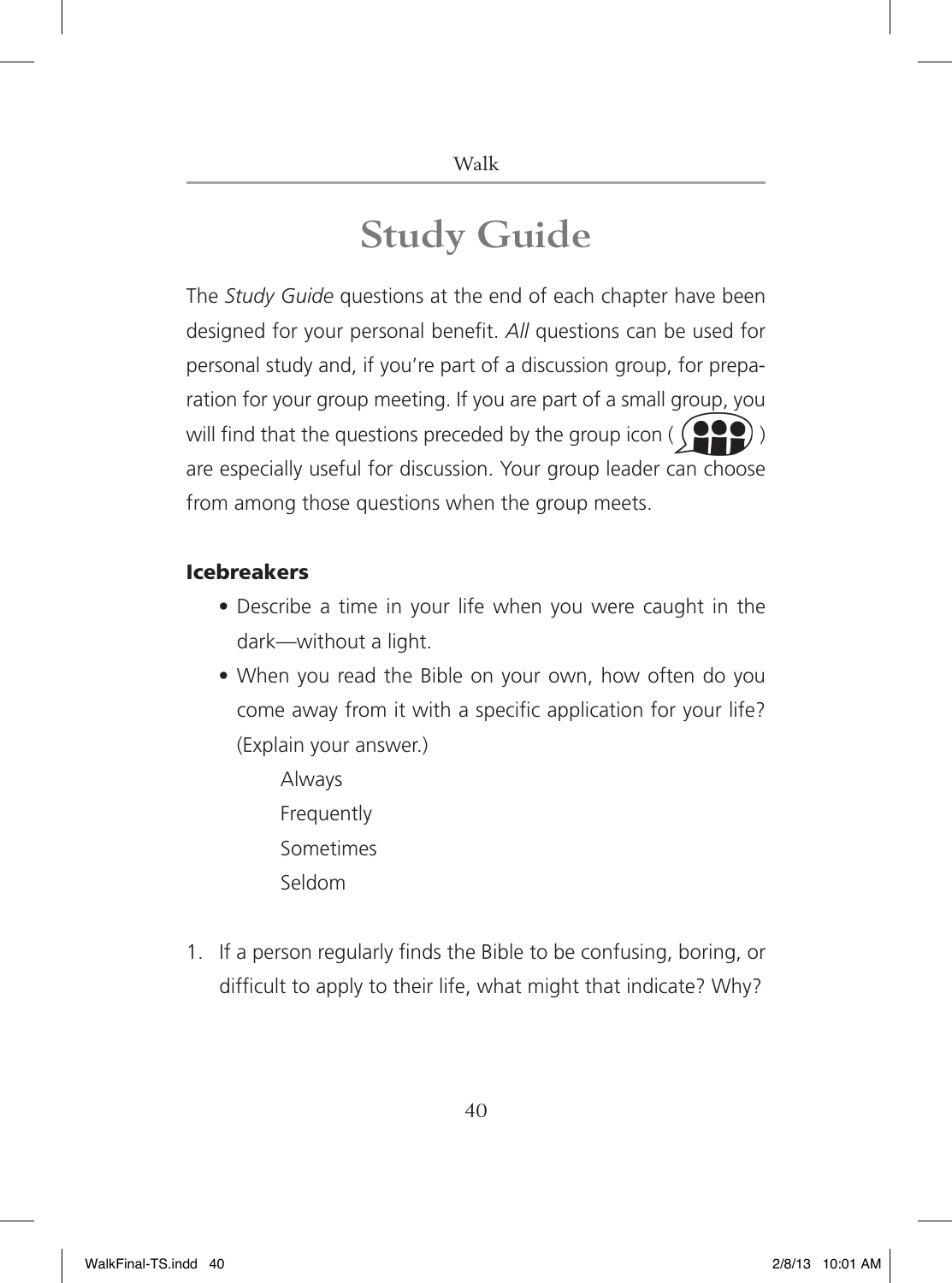- 2. Read Ephesians 1:13–14. How does a person get the Holy Spirit? What picture does Paul paint in these verses about the Holy Spirit's role in the lives of believers? Why should this be encouraging to a Christ follower?
- 3.  $(22)$  Read 1 Corinthians 2:11–14 and Romans 8:5–17. Make a list of ways in which the Holy Spirit demonstrates His presence in a person's life. Circle the evidences on the list that you see in your own life.

4. What do you learn in John 14:15–17, 26 and John 16:7–15 about the Holy Spirit's role as your personal Bible teacher?

If the Holy Spirit has been given to you as a resident tutor, how might that impact the way in which you approach reading, studying, and applying the Bible?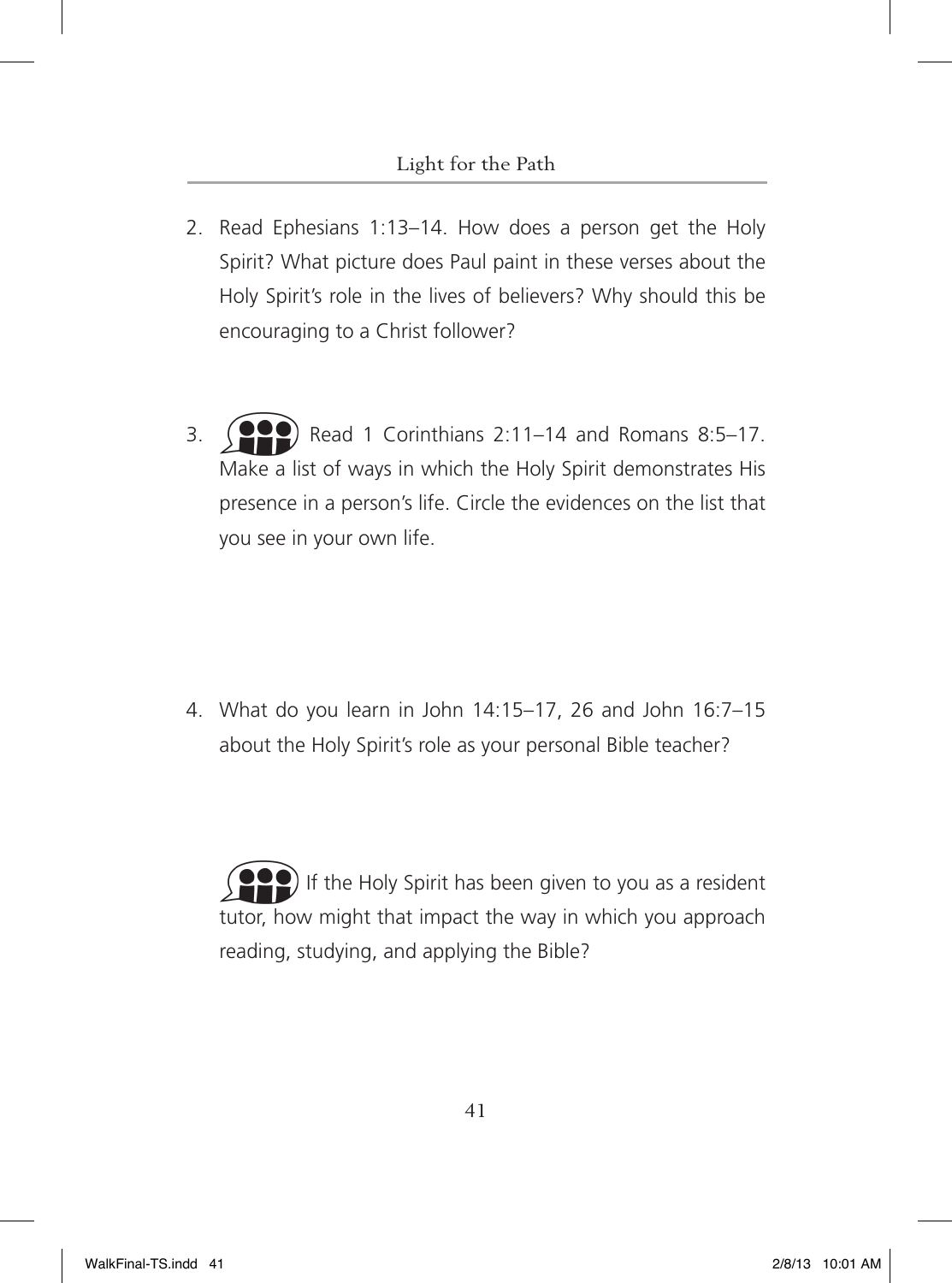- 5. What is the *condition* you must meet in order for the Holy Spirit to illuminate God's Word for you? What might be some indications of such an attitude on your part?
- 6. What has been one or two of the hardest lessons for you to learn from God's Word? Why were they so difficult to apply?
- 7. What does Paul warn us *not* to do to the Holy Spirit in Ephesians 4:30? Read the surrounding context to this verse (vv. 25–32) and note the sorts of behaviors that would do this to God's Spirit.

How might grieving the Holy Spirit affect His role as your teacher and illuminator of God's Word?